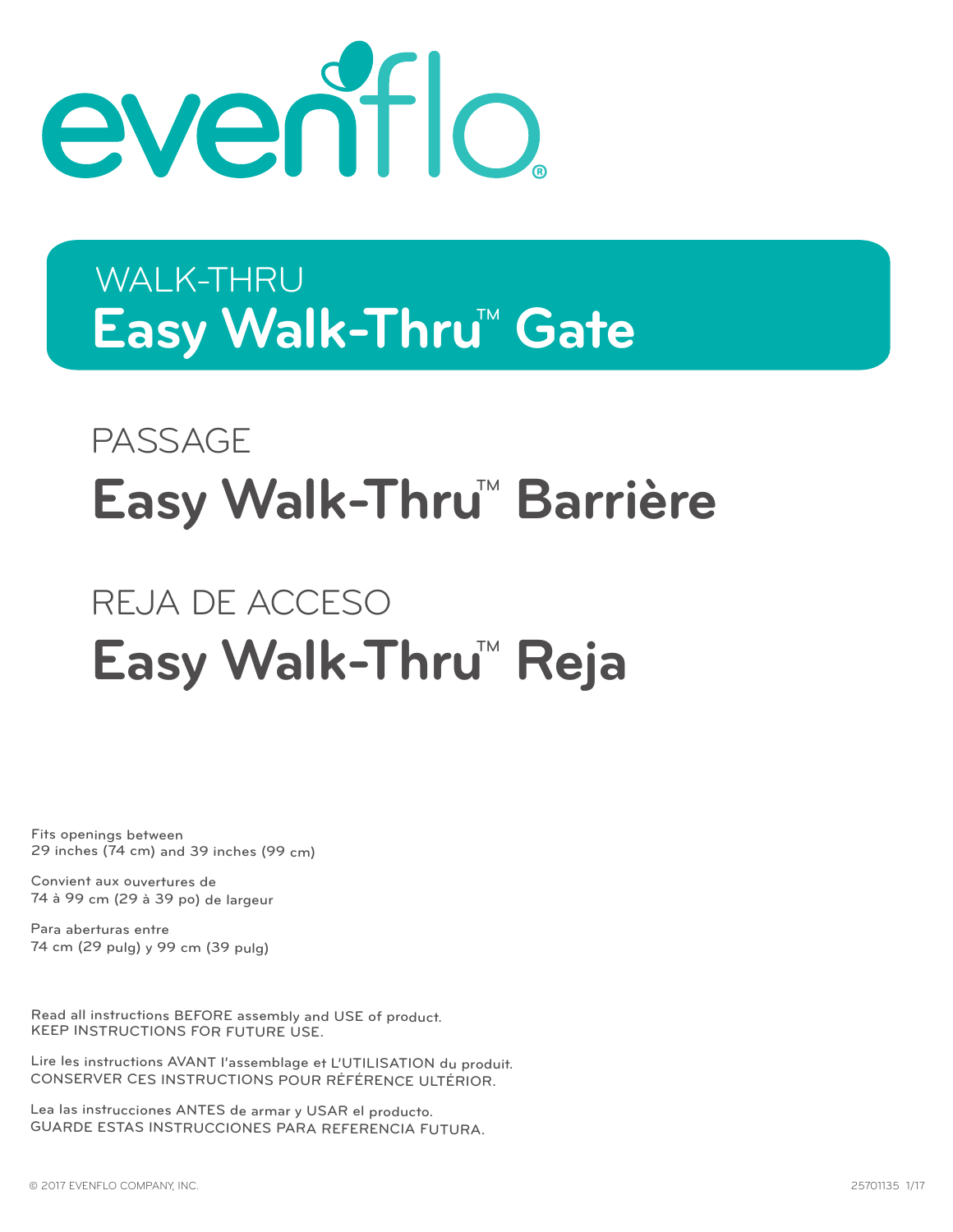If you are missing parts, visit us at **www.evenflo.com** or call ParentLink at **1-800-233-5921.**

# **WARNING**

*To prevent serious injury or death, securely install gate and use according to manufacturer's instructions and warnings.*

**IMPORTANT:** Failure to follow installation instructions could result in serious injury to your child. Read these instructions completely and keep for future reference.

- *NEVER use with a child or pet able to climb over, dislodge or open the gate.*
- *NEVER leave child unattended.*
- *NEVER use to keep child away from pool.*
- *To prevent falls, NEVER use at the top of the stairs.*
- *Intended for use ONLY with children 6 months through 24 months.*
- *To ensure proper fit, use ONLY in openings between 29" (74 cm) and 39" (99 cm) wide.*
- *Gate is not suitable for openings between 33" (84 cm) and 35" (89 cm).*
- *To help prevent entrapment, DO NOT allow space between bottom of gate and floor.*
- *Use ONLY with locking/latching mechanism securely engaged.*
- *To help prevent gate from dislodging, make sure all four end caps fit securely against wall or doorway opening.*
- *To prevent falls, DO NOT attempt to step over gate.*
- *STOP using gate if any parts are missing or become damaged to help ensure proper gate function.*
- *Use in doorways with wooden frames. When installing against drywall, ensure mounting surface is reinforced with a wall stud to help prevent damage.*
- *Periodically check all fasteners to be sure they are tight and secure to prevent gate from dislodging.*
- *Pressure-mounted gates may dislodge if significant pressure is placed against them. Avoid applying significant pressure or weight.*
- *This gate will NOT necessarily prevent all accidents.*
- *For indoor use ONLY.*
- *STRANGULATION HAZARD Pets can force themselves into very small openings. Use this gate only with pets whose head or body WILL NOT fit into openings in the gate, between the gate and the floor, or between the gate and the wall.*
- *Ensure gaps between the safety gate and the side of the door frame are approximately equal.*
- *Ensure child is kept away from the gate when closing or opening it to prevent injury to the child, such as from pinching.*

**2.** If the opening width is  $35'' - 39''$  (89 – 99 cm), install extension  $\bullet$ on the gate frame  $\mathbf \Theta$ , as shown. Make sure the plastic caps on the extension  $\bullet$  and the gate  $\bullet$  touch each other. The plastic caps **MUST** touch each other to securely install the extension. *NOTE: Extension can be installed on either side of gate.*

**3.** Push four adjustment bumpers  $\Theta$  onto the corners of the gate frame  $\Theta$ or the gate extension. *NOTE: Make sure the adjustment bumpers are pushed all the way in.*

**4.** Position gate  $\bullet$  on floor in center of opening, making sure that it is straight up and down (90º to the floor). *NOTE: Rubber contact pads may mark some mounting surfaces.*

ParentLink. *www.evenflo.com • USA: 1-800-233-5921, 8 AM – 5 PM EST • Canada: 1-937-773-3971 • México: 01-800-706-12-00*

#### *Important Information*



#### *Parts List*

**Metal Pressure Gate** For openings 29" (74 cm) to 33" (84 cm)



**Metal Pressure Gate with Extension**



**1.** Measure and record the width of the opening where you will use the gate.





*DO NOT remove cardboard cover (or plastic tie beneath it) at this time or serious injury may result.*

## **WARNING**





#### *Registration Information*

*Please register this product so we can reach you if there is a safety alert or recall. We will not sell, rent, or share your personal information. To register your product, please complete and mail the card that came with it or visit our on-line registration at*

*http://plweb.evenflo.com/productreg.aspx.*

 *For future reference, record the Model Number and Date of Manufacture below.*

*Model Number: Date of Manufacture:*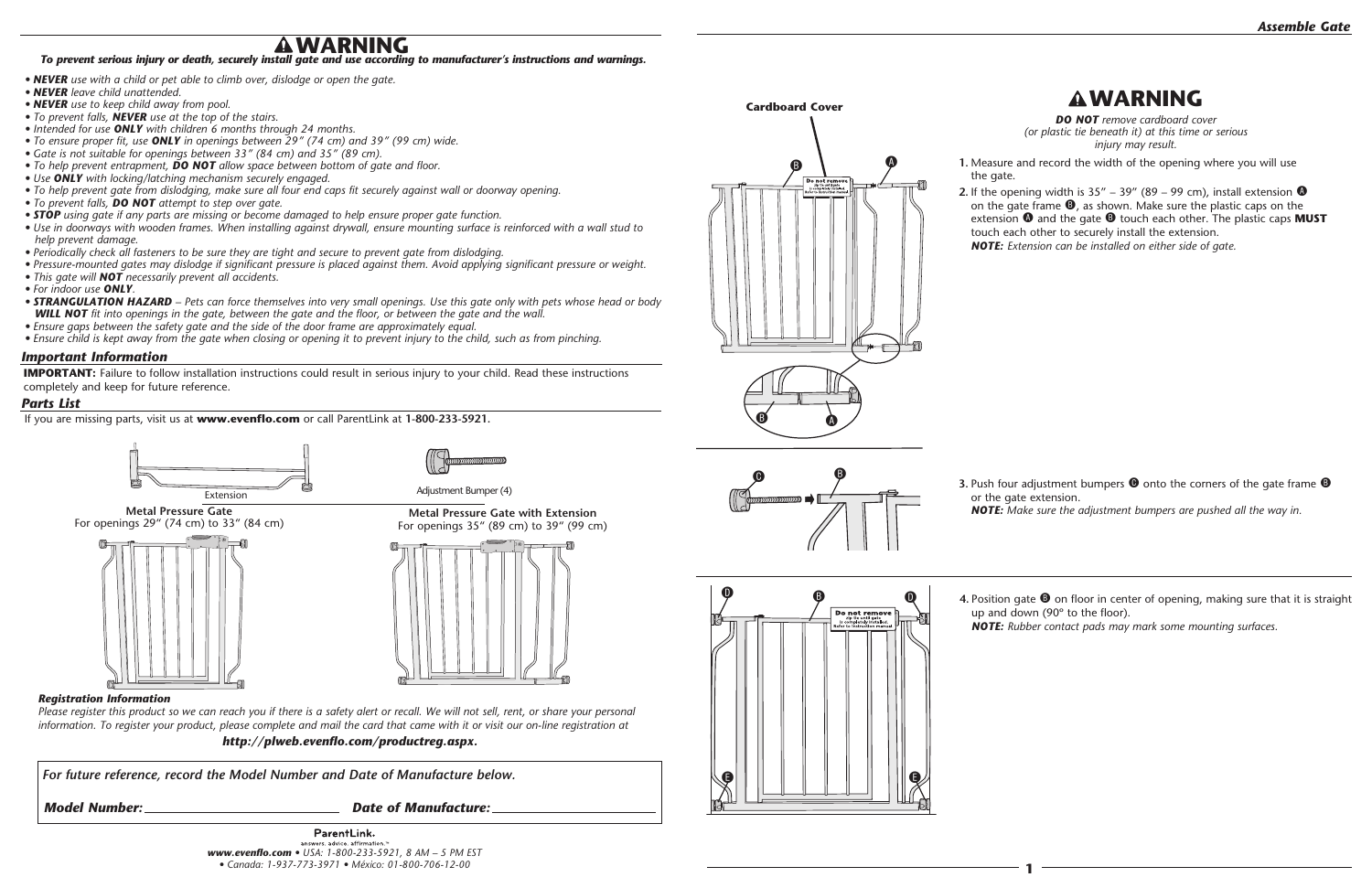**2 3** 

#### *Installation*

 $\boldsymbol{\Omega}$ 

- *• Wash gate with mild soap and warm water and dry thoroughly before using.*
- *solvents.*
- *• An occasional drop of vegetable oil may reduce wear and tear on moving parts.*

#### *Care and Maintenance*

• Metal and plastic parts can be wiped clean with a soft damp cloth and dried with a soft cloth. **DO NOT** use abrasive cleaners or

#### *Limited Warranty*

For a period of 90 days from the original purchase of this Product, Evenflo warrants to the original end user ("Purchaser") this Product (including any accessories) against defects in material or workmanship. Evenflo's sole obligation under this express limited warranty shall be, at Evenflo's option, to repair or replace any Product that is determined to be defective by Evenflo and determined to be covered by this warranty.

**5.** Turn both upper adjustment bumpers  $\bullet$  and both lower adjustment bumpers  $\bigcirc$ , as shown, until all four contact the **door frame**.

> Repair or replacement as provided under this warranty is the exclusive remedy of the Purchaser. Proof of purchase in the form of a receipted invoice or bill of sale evidencing that the Product is within the warranty period must be presented to obtain warranty service. This express limited warranty is extended by Evenflo ONLY to the original Purchaser of the Product and is not assignable or transferable to subsequent purchasers or end users of the Product. For warranty service, contact Evenflo's ParentLink Consumer Resource Center at **(800) 233-5921** or **www.evenflo.com**.

**6.** Test to make sure the gate frame assembly is secure by firmly shaking it. If it moves, it needs to be re-installed. Repeat steps  $5 - 6.$ 

 $\bullet$  $\bullet$ 8. Adjust both upper bumpers  $\bullet$  until the gap between the handle  $\bullet$  and latch  $\Theta$  is  $1/8$ " (3.2 mm). **9.** Inspect the gate door. Make sure it swings freely and latches securely.

 $\boldsymbol{\Omega}$ 

gate open.  $\boldsymbol{\theta}$  $\mathbf 0$  $\mathbf{O}$ 

**11.** When window  $\bullet$  is green, gate is latched. When it is red, gate is **NOT** latched. **12.** To close gate, push door gently.

ParentLink. answers, advice, affirmation. *www.evenflo.com • USA: 1-800-233-5921, 8 AM – 5 PM EST • Canada: 1-937-773-3971 • México: 01-800-706-12-00*

EXCEPT TO THE EXTENT PROHIBITED BY APPLICABLE LAW, ANY IMPLIED WARRANTY OF MERCHANTABILITY OR FITNESS FOR A PARTICULAR PURPOSE ON THIS PRODUCT IS HEREBY DISCLAIMED. EVENFLO SHALL NOT BE LIABLE FOR ANY INCIDENTAL, CONSEQUENTIAL, SPECIAL OR PUNITIVE DAMAGES OF ANY KIND FOR BREACH OF THE EXPRESS LIMITED WARRANTY ON THIS PRODUCT, OR ANY WARRANTY IMPLIED BY OPERATION OF LAW. OTHER THAN THE EXPRESS LIMITED WARRANTY SET FORTH ABOVE, THERE ARE NO OTHER WARRANTIES THAT ACCOMPANY THIS PRODUCT, AND ANY ORAL, WRITTEN OR ANY OTHER EXPRESS REPRESENTATION OF ANY KIND IS HEREBY DISCLAIMED.

Check that the gate is still straight up and down then turn each bumper two more full rotations or until tight.



**7.** With your gate securely in place, remove the cardboard cover then cut and **discard** the plastic tie.

**10.** To open gate, squeeze button  $\bullet$  while sliding handle  $\bullet$  and swing the

*BEFORE removing the CARDBOARD COVER and cutting the PLASTIC TIE, ENSURE the gate is securely in place or serious injury may result.*

# **WARNING**

**Cardboard Cover**

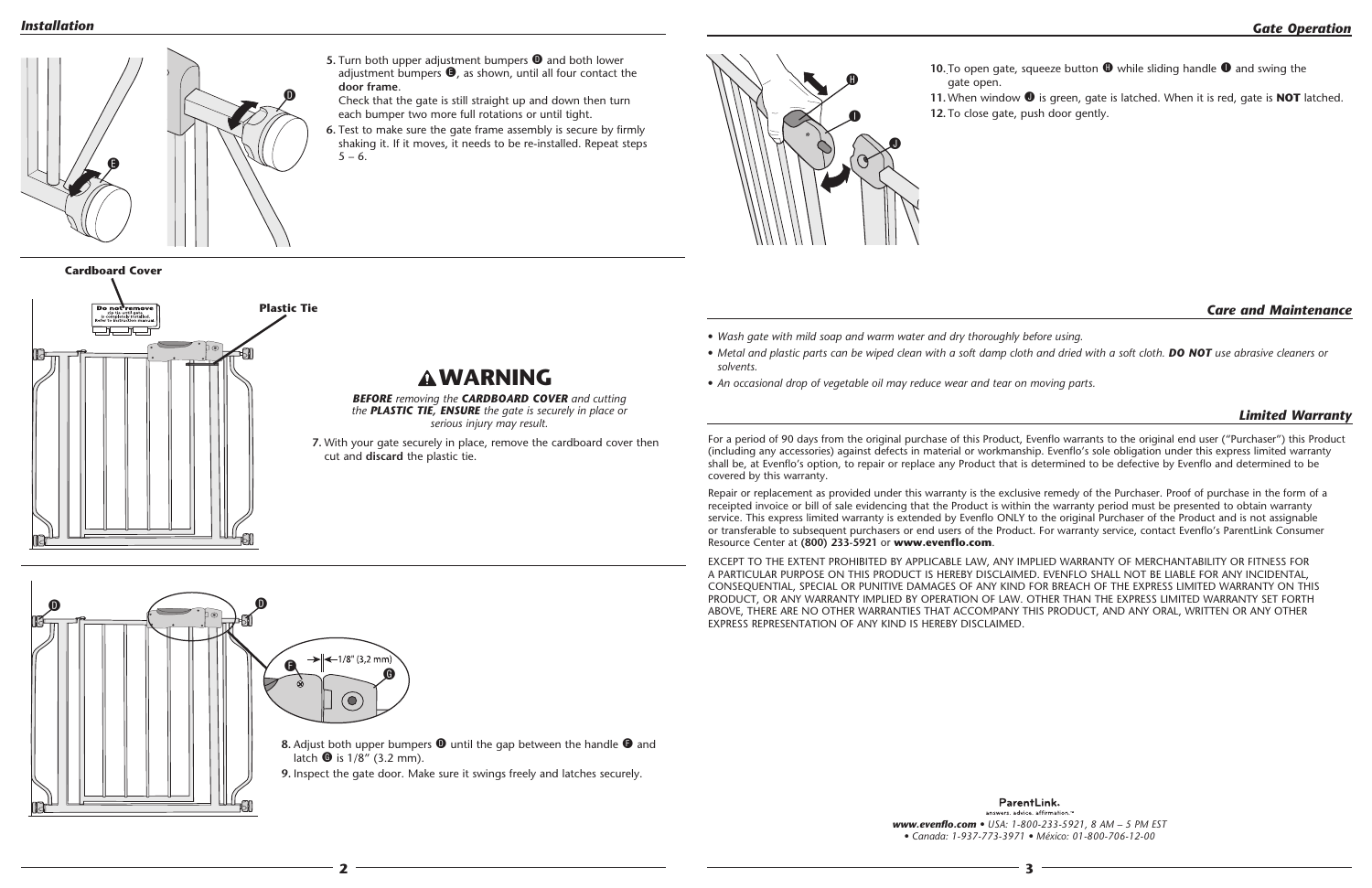**1.** Mesurer et prendre note de la largeur de l'ouverture dans laquelle la barrière va être installée.

**2.** Si la largeur de l'ouverture est comprise entre 89 et 99 cm (35 et 39 po), monter l'extension  $\bullet$  sur le cadre de barrière  $\bullet$ , selon l'illustration. S'assurer que les capuchons en plastique situés sur l'extension  $\bullet$  et la barrière B se touchent. Les capuchons en plastique **DOIVENT** se toucher pour une l'installation correcte de l'extension.

**3.** Insérer quatre butoirs de réglage  $\bullet$  dans les coins du cadre de barrière  $\bullet$ ou de l'extension de barrière.

*REMARQUE : L'extension peut être installée sur l'un ou l'autre côté de la* 

4. Positionner la barrière <sup>®</sup> sur le sol au centre de l'ouverture, s'assurer qu'elle est bien verticale (à un angle de 90° par rapport au sol). *REMARQUE : Les butoirs de caoutchouc risquent de marquer certaines surfaces* 

*REMARQUE : S'assurer d'insérer à fond les butoirs de réglage.*





*NE PAS retirer la couverture en carton (ni l'attache en plastique qui se trouve en dessous de celle-ci) pour l'instant ou des blessures graves pourraient en résulter.*







**4** <del>4</del> 5

# **AVERTISSEMENT**

# **AVERTISSEMENT**

Si des pièces manquent, visitez à **www.evenflo.com**, ou appeler le « ParentLink » au 1-937-773-3971.

#### *Afin d'éviter des blessures graves, voire mortelles, installer la barrière en toute sécurité et l'utiliser conformément aux directives et avertissements fabricant.*

ParentLink. swers. advice. affirmatior *www.evenflo.com • USA: 1-800-233-5921 8 h à 17 h, heure normale de l'Est • Canada: 1-937-773-3971 • México: 01-800-706-12-00* 

- *NE JAMAIS l'utiliser pour un enfant ou un animal domestique capable de grimper par dessus celle-ci, de la déplacer ou de l'ouvrir.*
- *NE JAMAIS laisser l'enfant sans surveillance.*
- *NE JAMAIS utiliser pour garder l'enfant à l'écart de la piscine.*
- *Afin d'éviter les chutes, NE JAMAIS l'utiliser en haut d'un escalier.*
- *Destinée à être utilisée UNIQUEMENT pour des enfants âgés de 6 à 24 mois.*
- *Afin d'assurer le réglage correct, utiliser UNIQUEMENT dans des ouvertures de 74 à 99 cm (29 à 39 po) de largeur.*
- *Le barrière ne convient pas pour les ouvertures de 84 à 89 cm (33 à 35 po) de largeur.*
- *Afin d'empêcher d'être coincé, NE PAS laisser d'espace entre le bas de la barrière et le sol.*
- *Utiliser UNIQUEMENT avec le mécanisme de verrouillage/fermeture bien bloqué afin d'éviter que la barrière ne se déplace.*
- *S'assurer que les quatre embouts sont bien ajustés contre le mur ou dans l'ouverture de porte.*
- *Afin d'éviter les chutes, NE PAS essayer d'enjamber la barrière.*
- *CESSER d'utiliser la barrière si des pièces manquent ou sont endommagées afin d'assurer son fonctionnement correct.*
- *Utiliser dans des chambranles en bois. Lors de l'installation de la barrière sur des cloisons sèches, vérifier que la surface de montage est renforcée par un montant afin d'éviter les dégâts.*
- *Examiner périodiquement tous les éléments de fixation pour vérifier s'ils sont stables et bien fixés afin d'empêcher que la barrière ne se déplace.*
- *Les barrières montées par pression peuvent se déloger si une pression importante est exercée contre celles-ci. Éviter d'exercer une pression ou un poids important.*
- *Cette barrière N'empêchera PAS nécessairement tous les accidents.*
- *Pour utilisation à l'intérieur UNIQUEMENT.*
- *DANGER D'ÉTRANGLEMENT Les animaux domestiques peuvent se faufiler par de très petites ouvertures. Utiliser uniquement cette barrière avec des animaux domestiques dont la tête ou le corps NE s'adaptent PAS dans les ouvertures de la barrière, entre la barrière et le sol ou entre la barrière et le mur.*
- *S'assurer que les espaces entre la barrière de sécurité et les côtés du chambranle de porte sont approximativement égaux.*
- *S'assurer de garder l'enfant à l'écart de la barrière lors de sa fermeture et de son ouverture afin d'empêcher qu'il ne subisse des blessures, comme par exemple des pincements.*

#### *Informations Importantes*

**IMPORTANT :** Risque de blessures graves à l'enfant si ces instructions d'installation ne sont pas suivies. Lire ces instructions complètement et les conserver pour référence ultérieure.



#### *Liste des pièces de rechange*

**Barrière métallique à montage par pression** Pour ouvertures de 74 à 84 cm (29 à 33 po) de largeur



**Barrière métallique à extension à montage par pression** Pour ouvertures de 89 à 99 cm (35 à 39 po) de largeur

 *Pour référence ultérieure, noter le numéro de modèle et la date de fabrication ci-dessous.*

*Numéro de modèle : Date de fabrication :*

#### *Informations d'enregistrement*

*Nous vous prions d'enregistrer ce produit afin de pouvoir être contacté en cas d'avertissement de sécurité ou de rappel. Nous nous engageons à ne pas vendre, louer ou partager vos informations personnelles. Pour enregistrer ce produit, compléter et envoyer la carte jointe au produit ou visiter notre site d'enregistrement en ligne à http://plweb.evenflo.com/productreg.aspx*

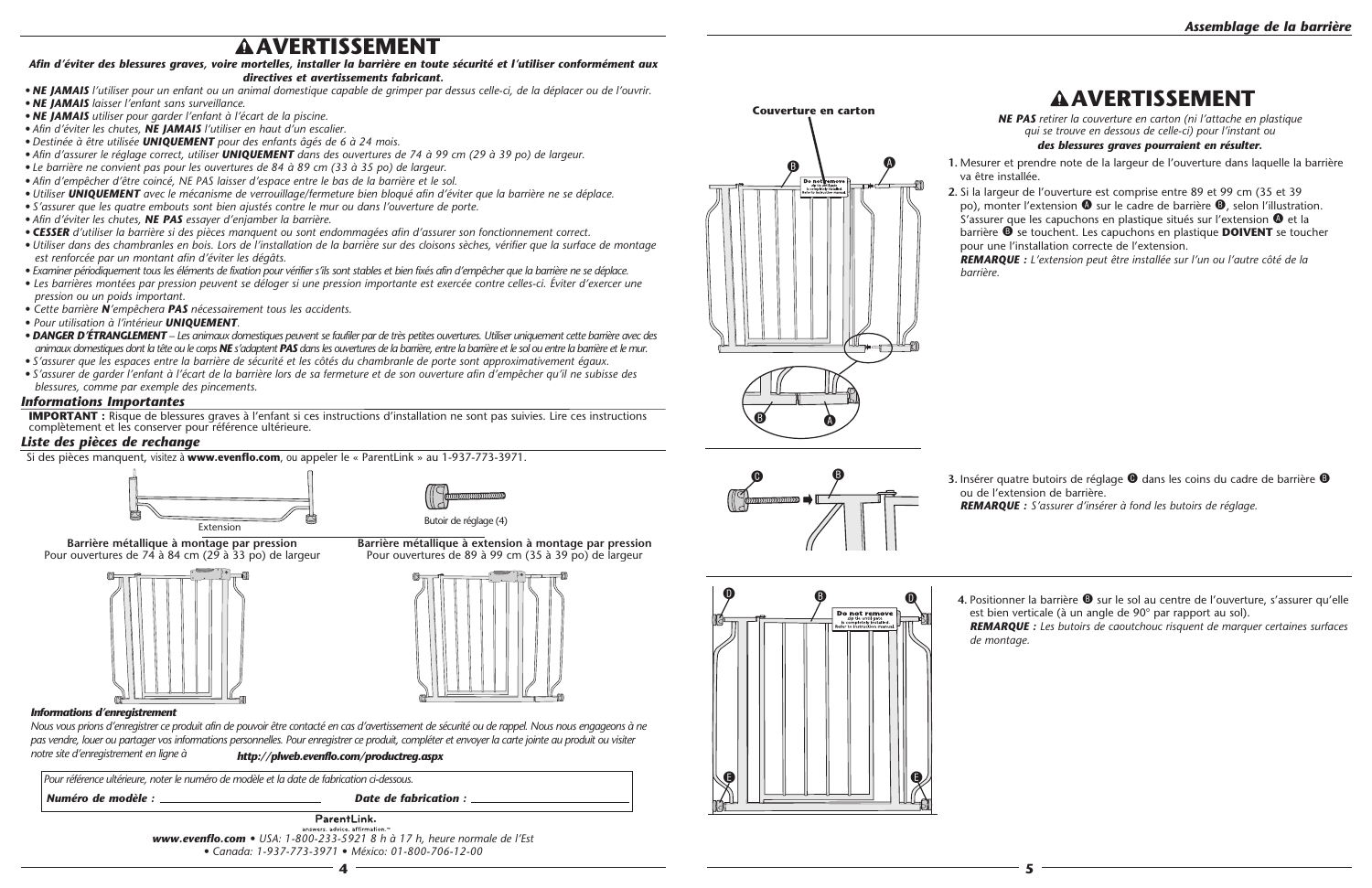**10.** Pour ouvrir la barrière, appuyer sur le bouton  $\Phi$  tout en glissant la poignée  $\Phi$ vers l'arrière et ouvrir le barrière en la faisant pivoter.

11. Lorsque le témoin  $\bullet$  est vert, la barrière est verrouillée. Lorsqu'il est rouge, la barrière **N'EST PAS** verrouillée.

**12.** Pousser doucement la porte pour fermer la barrière.

**6 7** 

#### *Installation*

*• Les pièces en métal et en plastique peuvent être nettoyées avec un chiffon doux humide et séchées avec un chiffon doux. NE PAS utiliser* 

- *• Laver la barrière à l'eau tiède et au savon neutre. La sécher complètement avant l'usage.*
- *de détergents abrasifs ou de solvants.*
- *• À l'occasion, une goutte d'huile végétale peut réduire l'usure des pièces mobiles.*

#### *Entretien et nettoyage*

#### *Garrantie Limitée*

Evenflo garantit ce Produit (y compris les accessoires) à l'utilisateur final d'origine (« Acheteur ») contre tout défaut de matériau ou de fabrication pour une période de quatre-vingt-dix (90) jours à partir de la date de l'achat initial de ce produit. La seule responsabilité d'Evenflo sous les termes de cette garantie explicite limitée est de réparer ou de remplacer, à sa discrétion, tout Produit qu'il jugera être défectueux et qui sera déterminé par Evenflo être couvert sous les termes de cette garantie.

**5.** Faire tourner les deux butoirs de réglage supérieurs  $\bullet$  et les deux butoirs inférieurs  $\bullet$  jusqu'à ce qu'ils entrent tous en contact avec **le chambranle de porte**, comme illustré.

- 8. Régler les deux butoirs supérieurs <sup>1</sup> jusqu'à ce que l'espace entre la poignée  $\bullet$  et le loquet  $\bullet$  soit de 3,2 mm (0,125 po).
- **9.** Examiner la porte de la barrière. S'assurer qu'elle s'ouvre librement d'un côté et l'autre et qu'elle s'enclenche en toute

La réparation ou le remplacement sous les termes de cette garantie est le seul recours de l'Acheteur. La preuve d'achat sous la forme d'une facture ou d'un contrat de vente, prouvant que le produit est toujours sous la période de garantie, doit être fournie pour obtenir le service de garantie. Cette garantie explicite limitée est accordée EXCLUSIVEMENT par Evenflo à l'Acheteur initial de ce Produit et ne peut être attribuée, ni transférée aux acheteurs ou utilisateurs ultérieurs de ce Produit. Pour le service de garantie, veuillez contacter le centre « ParentLink Consumer Resource Center » d'Evenflo au **937-773-3971** ou **www.evenflo.com**. À L'EXCEPTION DE CE QUI EST INTERDIT PAR LA LOI APPLICABLE, TOUTE GARANTIE IMPLICITE DE VALEUR COMMERCIALE OU D'ADAPTATION À UN USAGE PARTICULIER DE CE PRODUIT EST EXCLUE. EVENFLO NE SERA PAS TENU POUR RESPONSABLE POUR TOUS DOMMAGES ACCESSOIRES, INDIRECTS, SPÉCIAUX OU DOMMAGES-INTÉRÊTS DE QUELQUE SORTE QUE CE SOIT POUR MANQUEMENT À TOUTE GARANTIE EXPLICITE LIMITÉE DE CE PRODUIT OU TOUTE GARANTIE IMPLICITE SOUS-ENTENDUE PAR LA LOI. AUCUNE AUTRE GARANTIE NE COUVRE CE PRODUIT. À L'EXCEPTION DE LA GARANTIE EXPLICITE LIMITÉE CI-PRÉSENTÉE, AUCUNE AUTRE GARANTIE NE COUVRE CE PRODUIT ET TOUTE REPRÉSENTATION ORALE, ÉCRITE OU EXPLICITE DE QUELQUE SORTE QUE CE SOIT EST EXCLUE PAR LA PRÉSENTE.

Vérifier que la barrière est toujours bien verticale ; tourner ensuite chaque butoir de réglage de deux rotations complètes ou jusqu'à ce que la barrière soit bien serrée.

**6.** Faire un essai pour s'assurer que la barrière est bien bloquée en la secouant fermement. Si elle bouge, il faut la réinstaller. Pour ce faire, reprendre les étapes 5 à 6.



**7.** Une fois la barrière installée en toute sécurité, retirer la couverture en carton et mettre l'attache en plastique **au rebut**.



**AVANT** de retirer la COUVERTURE EN CARTON et de couper L'ATTACHE EN PLASTIQUE, **VEILLER** à ce que la barrière soit bien en place ou **des blessures graves pourraient en résulter.**

**Couverture en carton**

**Attache en plastique**

# **AAVERTISSEMENT**



# zip tie until gate<br>is completely installed<br>fer to instruction manu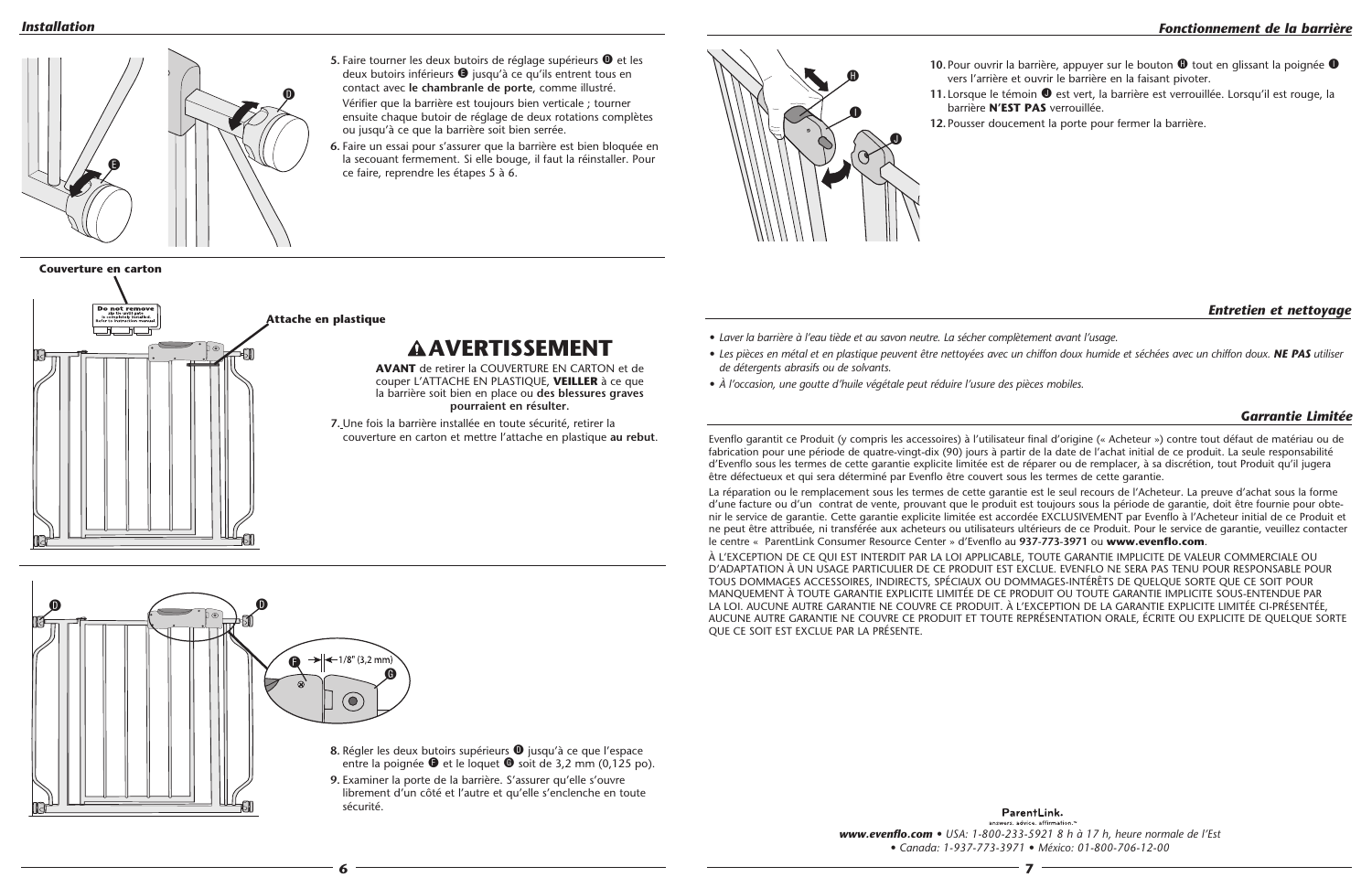**1.** Mida y anote el ancho de la abertura donde usará la reja.

**2.** Si el ancho de la abertura es de 89 a 99 cm (35 – 39 pulg), instale la extensión  $\bullet$  en la reja  $\bullet$ , como se muestra. Asegúrese de que las tapas de plástico en la extensión  $\bullet$  y la reja  $\bullet$  se toquen entre sí. Las tapas de plástico **DEBEN** tocarse entre sí para instalar la extensión firmemente. *NOTA: La extensión puede instalarse en cualquier lado de la reja.*

**3.** Empuje cuatro perillas de ajuste  $\bullet$  en las esquinas del marco de la reja  $\bullet$  o la extensión de la reja. *NOTA: Asegúrese de introducir por completo las perillas de ajuste.*





*NO retire la cubierta de cartón (o el amarre de plástico debajo de la cubierta) por ahora o se pueden provocar lesiones graves.*



**4.** Coloque la reja B sobre el piso en el centro en la abertura, asegúrese de que esté en posición recta a todo lo largo (90° del piso). *NOTA: Las almohadillas de contacto de hule podrían marcar algunas superficies de montaje.*



- 
- 

## **ADVERTENCIA**

## **ADVERTENCIA**

Si le falta alguna parte, visítenos en **www.evenflo.com** o comuníquese con ParentLink al **1-800-233-5921**.

*Para evitar lesiones graves o la muerte, instale la reja con seguridad y úsela como se indica en las instrucciones y* 

#### *advertencias del fabricante.*

ParentLink. answers, advice, affirmation *www.evenflo.com • USA: 1-800-233-5921 8 AM a 5 PM hora del Este • Canada: 1-937-773-3971 • México: 01-800-706-12-00* 

- *NUNCA use la reja con un niño o una mascota que pueda treparse, zafar o abrir la reja.*
- *NUNCA deje al niño sin supervisión.*
- *NUNCA use el producto para mantener al niño alejado de la piscina.*
- *Para evitar caídas, NUNCA use la reja en la parte superior de las escaleras.*
- *Diseñada para usarse SÓLO con niños de 6 meses hasta 24 meses de edad.*
- *Para asegurar un ajuste correcto, use SÓLO en aberturas que midan entre 74 cm (29 pulg) y 99 cm (39 pulg) de ancho.*
- *La reja no es adecuada para aberturas de entre 84 cm (33 pulg) y 89 cm (35 pulg).*
- *Para evitar que alguien quede atrapado, NO deje ningún espacio entre el fondo de la reja y el piso.*
- *Use SÓLO si el mecanismo de fijación/acoplamiento está bien enganchado para ayudar a evitar que la reja se desplace.*
- *Asegúrese de que las cuatro tapas de los extremos se ajusten bien contra la pared o la abertura de la puerta. ,*
- *Para evitar caídas, NO intente pasar sobre la reja.*
- *Para asegurar que la reja funcione correctamente, DEJE de usarla si faltan partes o si sufren algún daño.*
- *Use en entradas con marcos de madera. Al instalar contra una pared de tablaroca, asegúrese de que la superficie sobre la cual se va a montar esté reforzada con un travesaño de madera para ayudar a evitar daños.*
- *Revise periódicamente la tornillería de fijación para asegurarse de que esté apretada y firme para evitar que la reja se desplace.*
- *Las rejas montadas a presión pueden zafarse si se les aplica una cantidad considerable de presión. Evite aplicar demasiada presión o peso.*
- *Esta reja NO necesariamente evitará todos los accidentes.*
- *SÓLO para uso en interiores.*
- *PELIGRO DE ESTRANGULAMIENTO Las mascotas pueden intentar pasar por aberturas muy pequeñas. Use esta reja sólo con mascotas cuya cabeza y cuerpo NO pasen por las aberturas de la reja, entre la reja y el piso, o entre la reja y la pared.*
- *Asegúrese de que los espacios entre la reja de seguridad y el lado del marco de la puerta sean aproximadamente iguales.*
- *Asegúrese de que el niño esté alejado de la reja al cerrarla o abrirla para evitar lesiones, como las provocadas por pellizcos.*

#### *Información Importante*

**IMPORTANTE:** Si no se siguen las instrucciones de instalación, su niño puede sufrir lesiones graves. Lea estas instrucciones en su totalidad y guárdelas para referencia futura.

#### *Lista de piezas*



**Reja metálica de montaje a presión** Para aberturas de 74 cm (29 pulg) a 84 cm (33 pulg)



**Reja metálica de montaje a presión con extensión** Para aberturas de 89 cm (35 pulg) a 99 cm (39 pulg)



 *Para referencia futura, registre el número de modelo y la fecha de fabricación abajo.*

*Número de modelo: Fecha de la fabricación:*

#### *Información de Registro*

*Registre este producto para que podamos comunicarnos con usted en caso de un aviso de seguridad o retiro de producto del mercado. No venderemos, alquilaremos ni compartiremos su información personal. Para registrar su producto, llene debidamente y envíe por correo la tarjeta que se incluye o visite nuestro registro en línea en http://plweb.evenflo.com/productreg.aspx*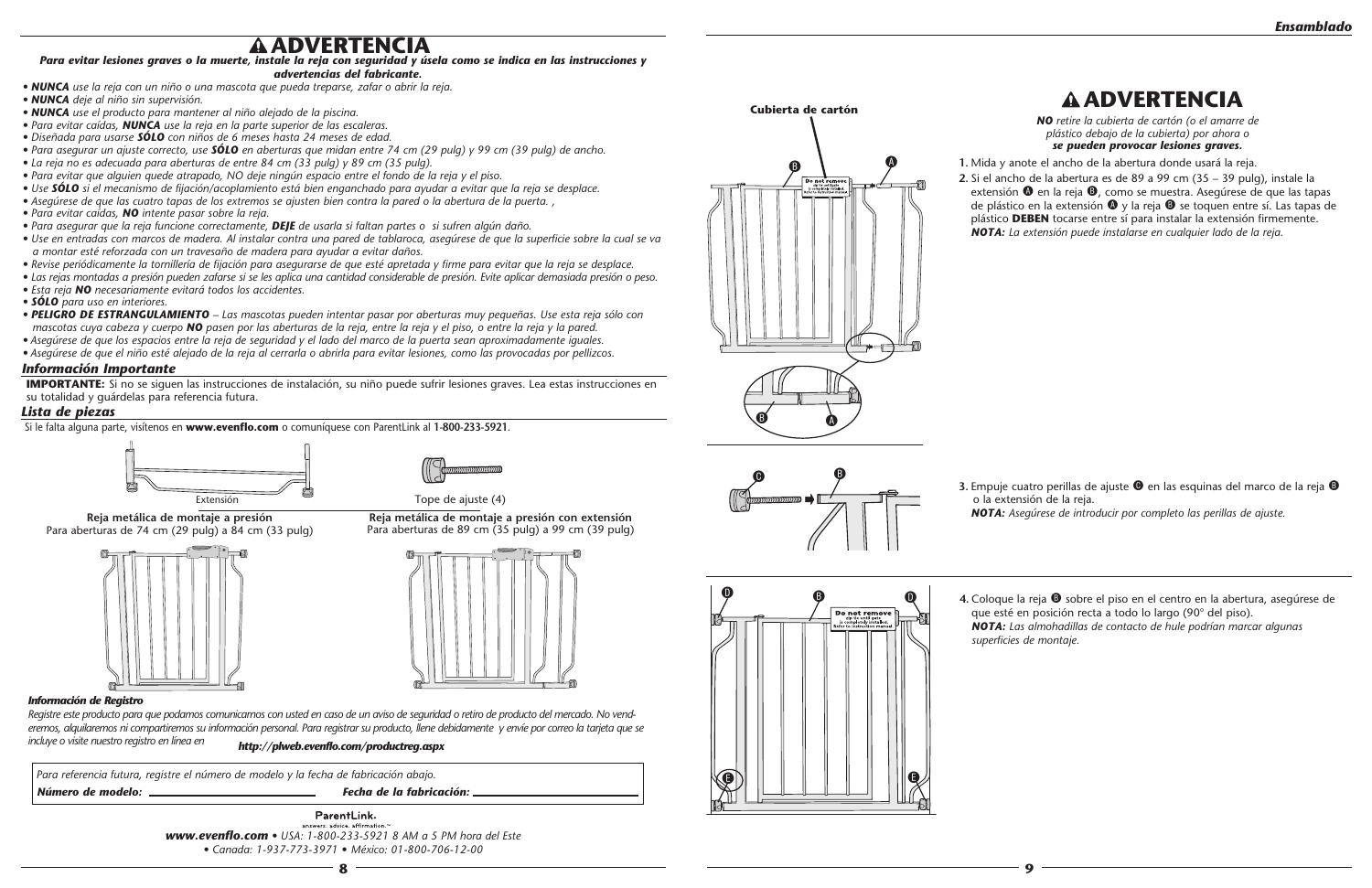#### *Installation*

*• Lave la reja con jabón suave y seque bien antes de usar.*

*• Las piezas de metal y de plástico se pueden limpiar con un paño suave húmedo y secar con un paño suave. NO use limpiadores* 

- *abrasivos ni solventes.*
- *• Para reducir el desgaste de las piezas movibles, aplique de vez en cuando una gota de aceite vegetal.*

#### *Cuidado y mantenimiento*

#### *Garantía Limitada*

Durante un periodo de noventa (90) días a partir de la fecha de compra original de este Producto, Evenflo garantiza al usuario final ("Comprador") que este Producto (incluidos sus accesorios) está libre de defectos de material y mano de obra. La única obligación de Evenflo bajo esta garantía limitada expresa será, a opción de Evenflo, reparar o reemplazar un Producto que Evenflo haya determinado que es defectuoso y que esté cubierto bajo esta garantía.

**5.** Dé vuelta a ambas perillas superiores de ajuste  $\bullet$  y ambas perillas inferiores de ajuste  $\bullet$ , como se muestra, hasta que las cuatro hagan contacto con **el marco de la puerta**. Revise que la reja esté en posición recta a todo lo largo al voltear cada perilla dos vueltas completas o hasta que queden apretadas

> La reparación o reemplazo tal como se especifica en esta garantía es el único recurso para el Comprador. Para obtener el servicio de garantía es necesario presentar comprobante de compra en forma de recibo o factura de compra en donde conste que el Producto está dentro del periodo de garantía. Evenflo extiende esta garantía limitada expresa al comprador original del Producto solamente y no es asignable ni transferible a compradores o usuarios finales subsiguientes. Para obtener el servicio de garantía, comuníquese con ParentLink Consumer Resource Center de Evenflo al **(800) 233-5921 o en** *www.evenflo.com.*

> > ParentLink. answers, advice, affir *www.evenflo.com • USA: 1-800-233-5921 8 AM a 5 PM hora del Este • Canada: 1-937-773-3971 • México: 01-800-706-12-00*

abrir la reja.  $\boldsymbol{\theta}$  $\mathbf 0$  $\mathbf{O}$ 

**11.** Cuando la ventana  $\bullet$  cambia a verde, la reja está cerrada. Cuando la ventana cambia a rojo, la reja **NO** está cerrada.

EXCEPTO EN LA MEDIDA QUE LA LEY APLICABLE LO PROHÍBA, POR MEDIO DE LA PRESENTE SE NIEGA CUALQUIER GARANTÍA IMPLÍCITA DE COMERCIABILIDAD O IDONEIDAD REFERENTE A CUALQUIER USO GENERAL O ESPECÍFICO DE ESTE PRODUCTO. EVENFLO NO SERÁ RESPONSABLE DE NINGÚN DA—O INCIDENTAL O INDIRECTO CAUSADO POR EL INCUMPLIMIENTO DE CUALQUIER GARANTÍA EXPRESA O IMPLÍCITA RESPECTO A ESTE PRODUCTO. NINGUNA OTRA GARANTÍA ACOMPA—A A ESTE PRODUCTO Y SE NIEGA CUALQUIER OTRA DECLARACIÓN ORAL, ESCRITA O EXPRESA DE CUALQUIER TIPO.

**6.** Sacuda con firmeza la reja para comprobar que el ensamble del marco de la reja esté seguro. Si se mueve, necesitará reinstalarla. Repita los pasos 5 a 6.





**7.** Con la reja colocada firmemente en su lugar, retire la cubierta de cartón y luego corte y **deseche** el amarre de plástico.

**10.** Para abrir la reja, apriete el botón  $\mathbf{\Theta}$ , deslice el asa  $\mathbf{\Theta}$  hacia atrás y gire para

*ANTES de retirar la CUBIERTA DE CARTÓN y cortar el AMARRE DE PLÁSTICO, ASEGÚRESE de que la reja esté colocada firmemente en su lugar o se pueden provocar lesiones graves.*

**Cubierta de cartón**

**Do not remov**<br>zip tie until gate<br>is completely installed.<br>Refer to instruction manu  $\overline{\mathbb{H}}$  **Amarre de plástico**

**ADVERTENCIA**

**12.** Para cerrar la reja, empuje suavemente la puerta.